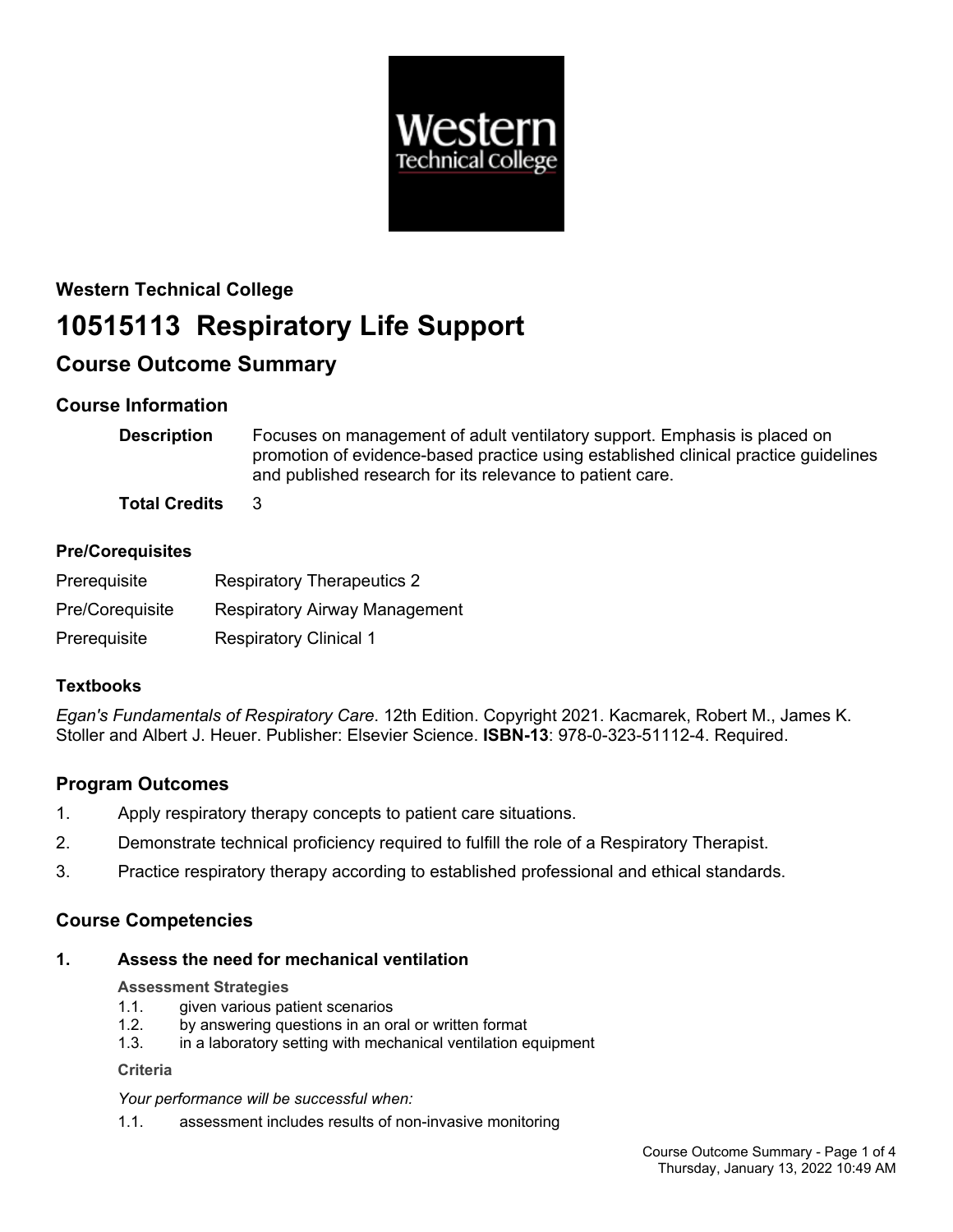- 1.2. assessment includes recognition of impending ventilatory and/or oxygenation failure
- 1.3. assessment includes results of cardiopulmonary assessment
- 1.4. assessment includes recommendation for gathering further data as needed

# **2. Explain general principles of mechanical ventilation**

#### **Assessment Strategies**

- 2.1. by answering questions in an oral or written format
- 2.2. in a laboratory setting with mechanical ventilation equipment

#### **Criteria**

*Your performance will be successful when:*

- 2.1. you classify ventilators
- 2.2. you compare ventilator modes
- 2.3. you discuss the patient-ventilator interface
- 2.4. you calculate simple pulmonary mechanics to determine ventilator settings

# **3. Apply non-invasive mechanical ventilation**

#### **Assessment Strategies**

- 3.1. given various patient scenarios
- 3.2. by answering questions in an oral or written format
- 3.3. in a laboratory setting with mechanical ventilation equipment

#### **Criteria**

*Your performance will be successful when:*

- 3.1. you identify candidates for non-invasive mechanical ventilation
- 3.2. you select appropriate mode and ventilator parameters
- 3.3. you select, assemble, use and troubleshoot equipment
- 3.4. you select, assemble, use, and troubleshoot the patient interface
- 3.5. you modify therapy based on patient response
- 3.6. you evaluate and monitor patient's objective and subjective responses to therapy

# **4. Apply invasive mechanical ventilation**

# **Assessment Strategies**

- 4.1. given various patient scenarios
- 4.2. by answering questions in an oral or written format
- 4.3. in a laboratory setting with mechanical ventilation equipment

#### **Criteria**

# *Your performance will be successful when:*

- 4.1. you identify candidates for invasive mechanical ventilation
- 4.2. you select appropriate mode and ventilator parameters
- 4.3. you select, assemble, use and troubleshoot equipment
- 4.4. you evaluate and monitor patient's objective and subjective responses to therapy

# **5. Manage patients requiring mechanical ventilation**

#### **Assessment Strategies**

5.1. by operating a variety of ventilators in the lab

# **Criteria**

# *Your performance will be successful when:*

- 5.1. you select appropriate ventilator settings for patient situation
- 5.2. you assemble and configure operation
- 5.3. you correctly operate ventilator according to patient response
- 5.4. you troubleshoot ventilator and circuit
- 5.5. you modify therapy based on patient response and patient/ventilator synchrony

# **6. Interpret waveforms and graphics**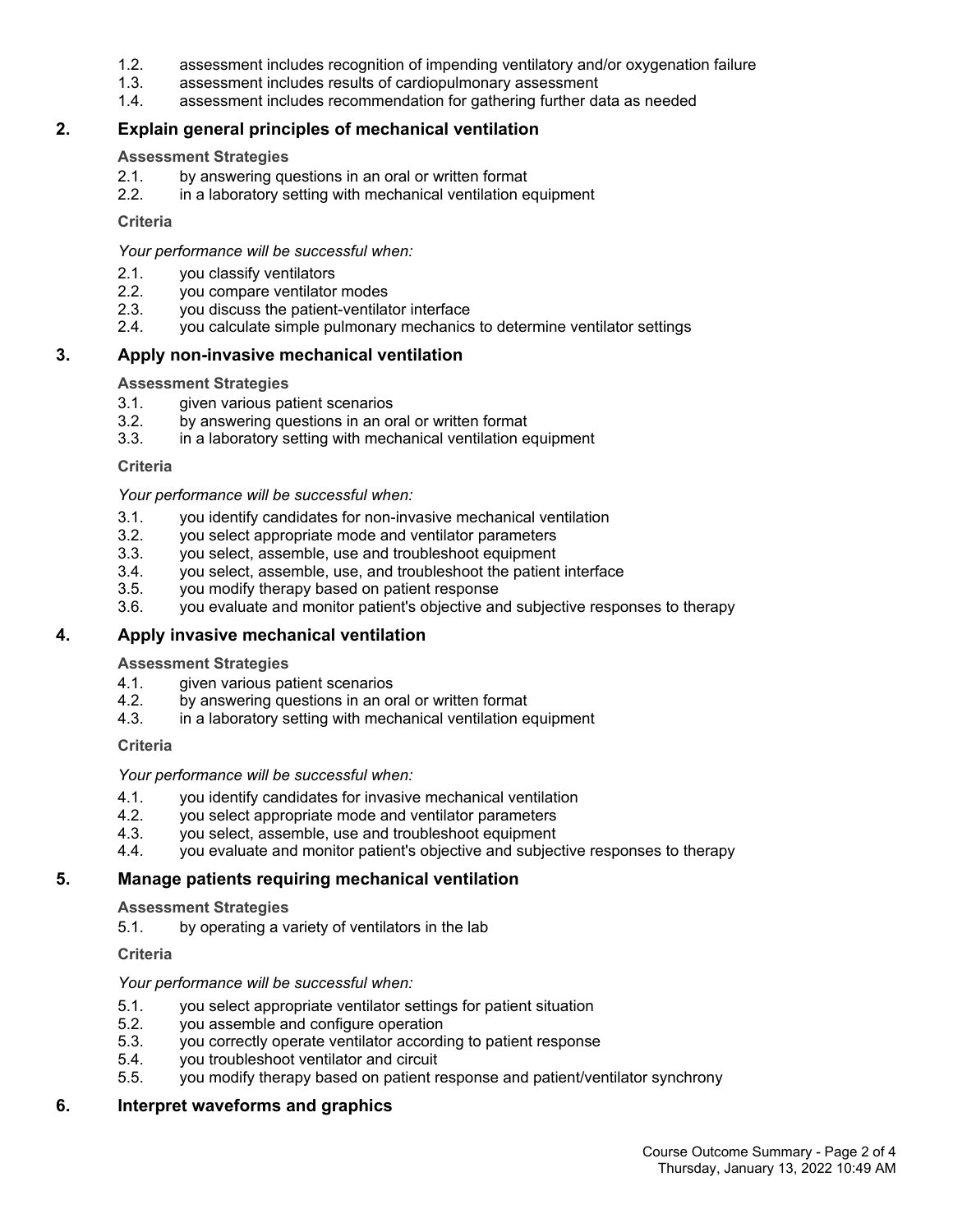# **Assessment Strategies**

6.1. by interpreting waveforms and graphics

# **Criteria**

#### *Your performance will be successful when:*

- 6.1. interpretation includes selection of the appropriate graphics
- 6.2. interpretation includes recognition of the mode being delivered
- 6.3. interpretation includes triggering of the ventilator
- 6.4. interpretation includes identification of waveform components
- 6.5. interpretation includes association of waveforms with clinical abnormalities such as excessive work, insufficient time, auto PEEP, over-distension
- 6.6. interpretation includes modification of ventilator based on waveform analysis

# **7. Evaluate patient response to mechanical ventilation**

# **Assessment Strategies**

7.1. by evaluating patient responses

#### **Criteria**

# *Your performance will be successful when:*

- 7.1. you calibrate the capnography equipment
- 7.2. you demonstrate proper use of the capnography equipment
- 7.3. you interpret arterial blood gases and make recommendations for ventilator adjustments including adjuncts such as high frequency ventilation and recruitment maneuvers
- 7.4. you interpret capnography and make recommendations for ventilator adjustments<br>7.5. vou correlate capnography with arterial blood gases
- 7.5. you correlate capnography with arterial blood gases
- 7.6. you correlate pulse oximetry with arterial blood gases

# **8. Apply weaning/liberation strategies to mechanically ventilated patients**

#### **Assessment Strategies**

- 8.1. given various patient scenarios
- 8.2. by answering questions in an oral or written format
- 8.3. in a laboratory setting with mechanical ventilation equipment

#### **Criteria**

#### *Your performance will be successful when:*

- 8.1. you assess patient's readiness for weaning to include MIP, MEP, VC, RSBI and nutritional status
- 8.2. you select appropriate weaning strategy
- 8.3. you monitor the weaning process
- 8.4. you select, assemble, use and troubleshoot equipment used during the weaning process
- 8.5. you recommend modification and/or termination of the weaning process

# **9. Analyze the legal and ethical implications of initiation, continuation, and end of life situations/scenarios**

# **Assessment Strategies**

9.1. by responding to case scenarios and situations involving legal and ethical situations

**Criteria**

#### *Your performance will be successful when:*

- 9.1. you identify clinical situations in which life support would be initiated, continued, and/or withdrawn
- 9.2. you explain the procedures to assess for termination of life support (i.e. apnea testing, neurologic assessment)
- 9.3. you describe legal implications involved in initiation, continuation, and withdrawal of life support
- 9.4. you describe ethical implications involved in initiation, continuation, and withdrawal of life support
- 9.5. you examine the process for surge planning and triage for mass casualties

# **10. Implement mechanical ventilation strategies to various disease states according to evidenced based practice**